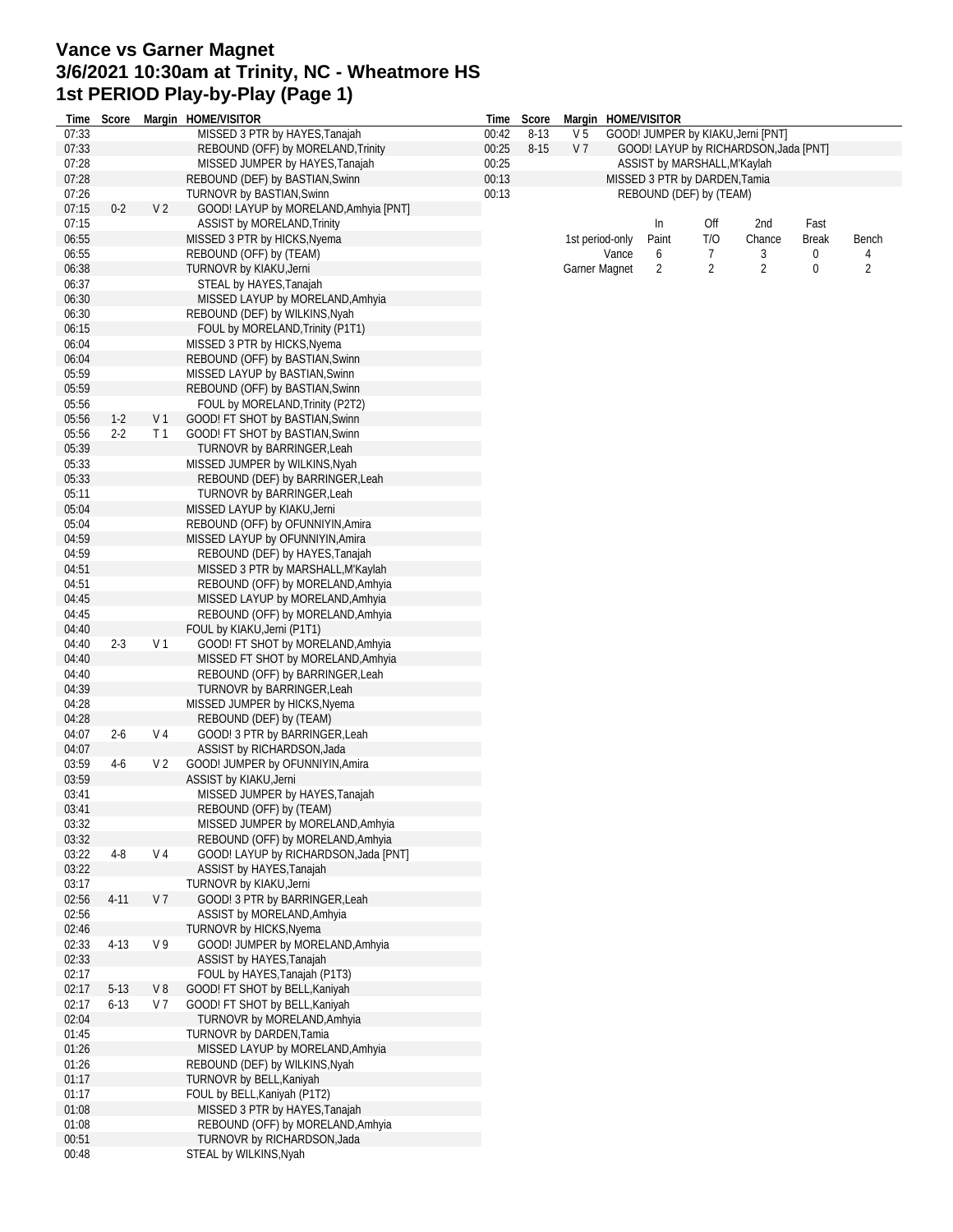## **Vance vs Garner Magnet 3/6/2021 10:30am at Trinity, NC - Wheatmore HS 2nd PERIOD Play-by-Play (Page 1)**

| Time           | Score     |                 | Margin HOME/VISITOR                                                    |       | Time Score | Margin HOME/VISITOR      |                         |          |             |                   |        |
|----------------|-----------|-----------------|------------------------------------------------------------------------|-------|------------|--------------------------|-------------------------|----------|-------------|-------------------|--------|
| 07:46          |           |                 | TURNOVR by HAYES, Tanajah                                              | 00:03 |            |                          | REBOUND (DEF) by (TEAM) |          |             |                   |        |
| 07:34          |           |                 | MISSED JUMPER by OFUNNIYIN, Amira                                      |       |            |                          |                         |          |             |                   |        |
| 07:34          |           |                 | REBOUND (DEF) by MORELAND, Amhyia                                      |       |            |                          | In                      | Off      | 2nd         | Fast              |        |
| 07:15          | $8 - 17$  | V <sub>9</sub>  | GOOD! LAYUP by MORELAND, Trinity [PNT]                                 |       |            | 2nd period-only<br>Vance | Paint<br>6              | T/O<br>0 | Chance<br>0 | <b>Break</b><br>0 | Bench  |
| 07:15<br>07:06 |           |                 | <b>ASSIST by BARRINGER, Leah</b><br>MISSED JUMPER by BASTIAN, Swinn    |       |            | <b>Garner Magnet</b>     | 0                       | 2        | 0           | 0                 | 0<br>1 |
| 07:06          |           |                 | REBOUND (DEF) by MORELAND, Trinity                                     |       |            |                          |                         |          |             |                   |        |
| 06:45          | $8-19$    | V <sub>11</sub> | GOOD! LAYUP by MORELAND, Trinity [PNT]                                 |       |            |                          |                         |          |             |                   |        |
| 06:45          |           |                 | ASSIST by MARSHALL, M'Kaylah                                           |       |            |                          |                         |          |             |                   |        |
| 06:37          |           |                 | FOUL by MORELAND, Amhyia (P1T4)                                        |       |            |                          |                         |          |             |                   |        |
| 06:22          |           |                 | MISSED LAYUP by BASTIAN, Swinn                                         |       |            |                          |                         |          |             |                   |        |
| 06:22          |           |                 | REBOUND (DEF) by MORELAND, Amhyia                                      |       |            |                          |                         |          |             |                   |        |
| 05:56          |           |                 | MISSED LAYUP by MORELAND, Trinity                                      |       |            |                          |                         |          |             |                   |        |
| 05:56          |           |                 | REBOUND (DEF) by WILKINS, Nyah                                         |       |            |                          |                         |          |             |                   |        |
| 05:50          |           |                 | TURNOVR by OFUNNIYIN, Amira                                            |       |            |                          |                         |          |             |                   |        |
| 05:48<br>05:42 |           |                 | STEAL by HAYES, Tanajah                                                |       |            |                          |                         |          |             |                   |        |
| 05:42          |           |                 | MISSED LAYUP by MORELAND, Amhyia<br><b>BLOCK by BASTIAN, Swinn</b>     |       |            |                          |                         |          |             |                   |        |
| 05:40          |           |                 | REBOUND (DEF) by BASTIAN, Swinn                                        |       |            |                          |                         |          |             |                   |        |
| 05:34          |           |                 | TURNOVR by WILKINS, Nyah                                               |       |            |                          |                         |          |             |                   |        |
| 05:32          |           |                 | STEAL by HAYES, Tanajah                                                |       |            |                          |                         |          |             |                   |        |
| 05:29          |           |                 | MISSED JUMPER by HAYES, Tanajah                                        |       |            |                          |                         |          |             |                   |        |
| 05:29          |           |                 | REBOUND (OFF) by MARSHALL, M'Kaylah                                    |       |            |                          |                         |          |             |                   |        |
| 05:21          |           |                 | MISSED 3 PTR by MARSHALL, M'Kaylah                                     |       |            |                          |                         |          |             |                   |        |
| 05:21          |           |                 | REBOUND (OFF) by MORELAND, Trinity                                     |       |            |                          |                         |          |             |                   |        |
| 05:17          |           |                 | MISSED LAYUP by MORELAND, Trinity                                      |       |            |                          |                         |          |             |                   |        |
| 05:17          |           |                 | REBOUND (DEF) by BASTIAN, Swinn                                        |       |            |                          |                         |          |             |                   |        |
| 05:06          |           |                 | MISSED JUMPER by OFUNNIYIN, Amira                                      |       |            |                          |                         |          |             |                   |        |
| 05:06          |           |                 | REBOUND (DEF) by HAYES, Tanajah                                        |       |            |                          |                         |          |             |                   |        |
| 04:52<br>04:41 | $8 - 21$  | V 13            | FOUL by WILKINS, Nyah (P1T3)<br>GOOD! LAYUP by MORELAND, Trinity [PNT] |       |            |                          |                         |          |             |                   |        |
| 04:41          |           |                 | ASSIST by BARRINGER, Leah                                              |       |            |                          |                         |          |             |                   |        |
| 04:23          |           |                 | MISSED JUMPER by BASTIAN, Swinn                                        |       |            |                          |                         |          |             |                   |        |
| 04:23          |           |                 | REBOUND (DEF) by MORELAND, Amhyia                                      |       |            |                          |                         |          |             |                   |        |
| 03:59          |           |                 | MISSED 3 PTR by BARRINGER, Leah                                        |       |            |                          |                         |          |             |                   |        |
| 03:59          |           |                 | REBOUND (DEF) by BASTIAN, Swinn                                        |       |            |                          |                         |          |             |                   |        |
| 03:52          |           |                 | FOUL by MARSHALL, M'Kaylah (P1T5)                                      |       |            |                          |                         |          |             |                   |        |
| 03:52          | $9 - 21$  | V <sub>12</sub> | GOOD! FT SHOT by KIAKU, Jerni                                          |       |            |                          |                         |          |             |                   |        |
| 03:52          | $10 - 21$ | V 11            | GOOD! FT SHOT by KIAKU, Jerni                                          |       |            |                          |                         |          |             |                   |        |
| 03:24<br>03:24 |           |                 | FOUL by MORELAND, Trinity (P3T6)                                       |       |            |                          |                         |          |             |                   |        |
| 03:14          |           |                 | TURNOVR by MORELAND, Trinity<br>MISSED JUMPER by WILKINS, Nyah         |       |            |                          |                         |          |             |                   |        |
| 03:14          |           |                 | REBOUND (DEF) by MORELAND, Amhyia                                      |       |            |                          |                         |          |             |                   |        |
| 02:38          | $10-23$   | V 13            | GOOD! JUMPER by MORELAND, Amhyia                                       |       |            |                          |                         |          |             |                   |        |
| 02:38          |           |                 | ASSIST by MARSHALL, M'Kaylah                                           |       |            |                          |                         |          |             |                   |        |
| 02:21          |           |                 | FOUL by MORELAND, Amhyia (P2T7)                                        |       |            |                          |                         |          |             |                   |        |
| 02:21          | $11-23$   | V <sub>12</sub> | GOOD! FT SHOT by BELL, Kaniyah                                         |       |            |                          |                         |          |             |                   |        |
| 02:21          |           |                 | MISSED FT SHOT by BELL, Kaniyah                                        |       |            |                          |                         |          |             |                   |        |
| 02:21          |           |                 | REBOUND (OFF) by WILKINS, Nyah                                         |       |            |                          |                         |          |             |                   |        |
| 02:18          |           |                 | MISSED LAYUP by WILKINS, Nyah                                          |       |            |                          |                         |          |             |                   |        |
| 02:18<br>02:10 |           |                 | REBOUND (DEF) by RICHARDSON, Jada                                      |       |            |                          |                         |          |             |                   |        |
| 01:57          |           |                 | FOUL by WILKINS, Nyah (P2T4)<br>TURNOVR by WASHINGTON, Imani           |       |            |                          |                         |          |             |                   |        |
| 01:57          |           |                 | STEAL by HICKS, Nyema                                                  |       |            |                          |                         |          |             |                   |        |
| 01:57          |           |                 | FOUL by WASHINGTON, Imani (P1T8)                                       |       |            |                          |                         |          |             |                   |        |
| 01:57          | $12 - 23$ | V 11            | GOOD! FT SHOT by HICKS, Nyema                                          |       |            |                          |                         |          |             |                   |        |
| 01:57          | $13 - 23$ | V <sub>10</sub> | GOOD! FT SHOT by HICKS, Nyema                                          |       |            |                          |                         |          |             |                   |        |
| 01:41          |           |                 | TURNOVR by BARRINGER, Leah                                             |       |            |                          |                         |          |             |                   |        |
| 01:40          |           |                 | STEAL by BASTIAN, Swinn                                                |       |            |                          |                         |          |             |                   |        |
| 01:37          |           |                 | TURNOVR by KIAKU, Jerni                                                |       |            |                          |                         |          |             |                   |        |
| 01:37          |           |                 | STEAL by WASHINGTON, Imani                                             |       |            |                          |                         |          |             |                   |        |
| 00:35          |           |                 | FOUL by HICKS, Nyema (P1T5)                                            |       |            |                          |                         |          |             |                   |        |
| 00:25<br>00:25 |           |                 | MISSED 3 PTR by WASHINGTON, Imani                                      |       |            |                          |                         |          |             |                   |        |
| 00:19          |           |                 | REBOUND (OFF) by HAYES, Tanajah<br>MISSED JUMPER by HAYES, Tanajah     |       |            |                          |                         |          |             |                   |        |
| 00:19          |           |                 | REBOUND (DEF) by (TEAM)                                                |       |            |                          |                         |          |             |                   |        |
| 00:06          |           |                 | TURNOVR by HICKS, Nyema                                                |       |            |                          |                         |          |             |                   |        |
| 00:06          |           |                 | STEAL by MARSHALL, M'Kaylah                                            |       |            |                          |                         |          |             |                   |        |
| 00:03          |           |                 | MISSED 3 PTR by HAYES, Tanajah                                         |       |            |                          |                         |          |             |                   |        |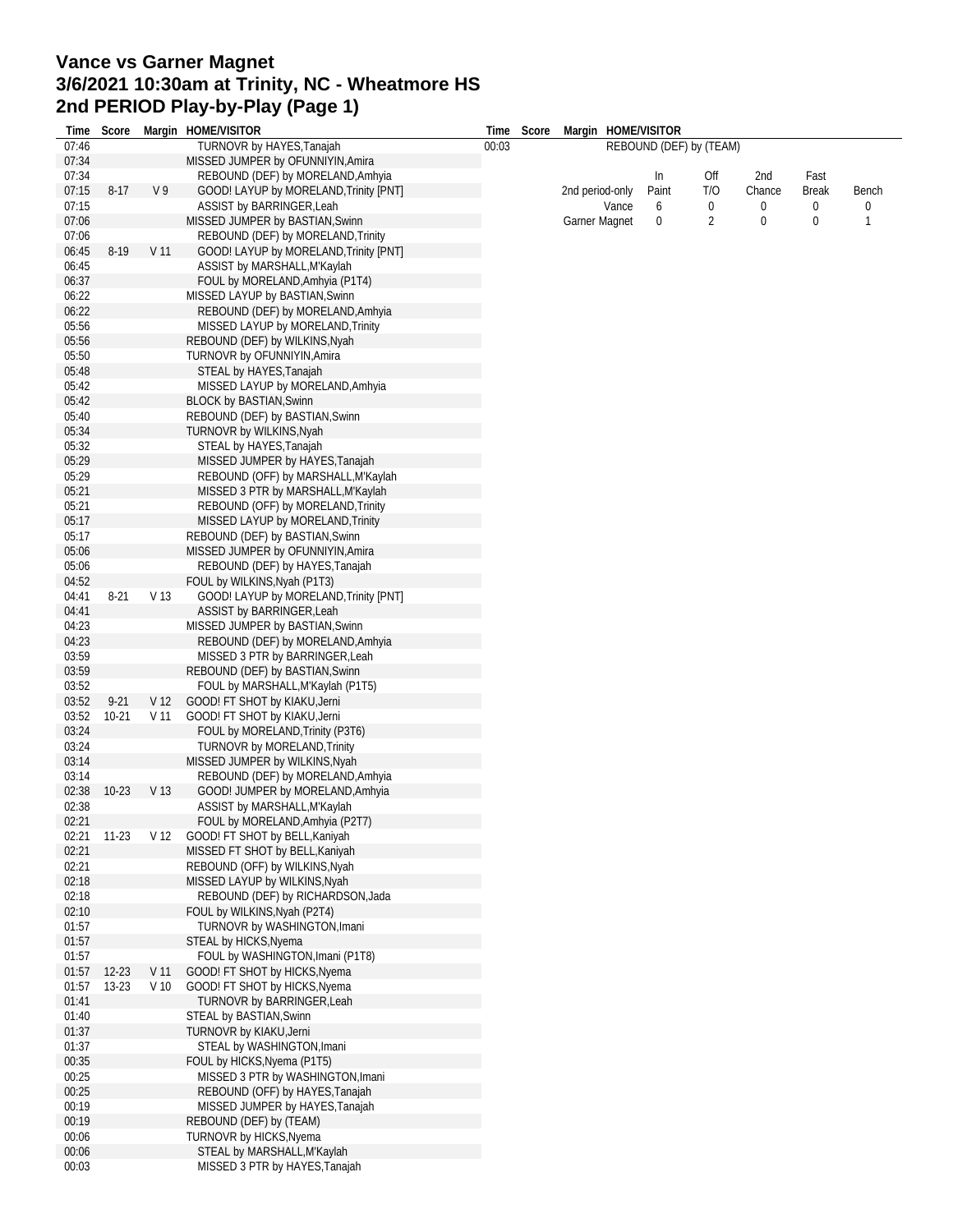## **Vance vs Garner Magnet 3/6/2021 10:30am at Trinity, NC - Wheatmore HS 3rd PERIOD Play-by-Play (Page 1)**

| Time           | Score     |                                    | Margin HOME/VISITOR                                                       | Time           | Score          |                         | Margin HOME/VISITOR |       |                                                                |                                      |       |       |
|----------------|-----------|------------------------------------|---------------------------------------------------------------------------|----------------|----------------|-------------------------|---------------------|-------|----------------------------------------------------------------|--------------------------------------|-------|-------|
| 07:55          | $16 - 23$ | V 7                                | GOOD! 3 PTR by WILKINS, Nyah                                              | 01:26          |                |                         |                     |       | ASSIST by HAYES, Tanajah                                       |                                      |       |       |
| 07:55          |           |                                    | ASSIST by HICKS, Nyema                                                    | 01:23          |                |                         |                     |       | FOUL by HICKS, Nyema (P2T6)                                    |                                      |       |       |
| 07:24          |           |                                    | MISSED JUMPER by HAYES, Tanajah                                           | 01:23          | 26-48          | V <sub>22</sub>         |                     |       |                                                                | GOOD! FT SHOT by BARRINGER, Leah     |       |       |
| 07:24<br>07:16 | $16 - 26$ | V <sub>10</sub>                    | REBOUND (OFF) by MORELAND, Trinity<br>GOOD! 3 PTR by BARRINGER, Leah      | 01:12<br>01:12 |                |                         |                     |       | MISSED 3 PTR by HICKS, Nyema                                   | REBOUND (DEF) by HAYES, Tanajah      |       |       |
| 07:16          |           |                                    | ASSIST by MORELAND, Amhyia                                                | 01:01          |                |                         |                     |       | FOUL by WILKINS, Nyah (P4T7)                                   |                                      |       |       |
| 07:04          |           |                                    | MISSED 3 PTR by WILKINS, Nyah                                             | 01:01          |                |                         |                     |       |                                                                | MISSED FT SHOT by MORELAND, Trinity  |       |       |
| 07:04          |           |                                    | REBOUND (DEF) by MORELAND, Amhyia                                         | 01:01          |                |                         |                     |       | REBOUND (OFF) by (DEADBALL)                                    |                                      |       |       |
| 06:48          | 16-28     | V <sub>12</sub>                    | GOOD! JUMPER by MORELAND, Amhyia [PNT]                                    | 01:00          | 26-49          | V <sub>23</sub>         |                     |       |                                                                | GOOD! FT SHOT by MORELAND, Trinity   |       |       |
| 06:48          |           |                                    | ASSIST by HAYES, Tanajah                                                  | 00:45          |                |                         |                     |       | MISSED 3 PTR by HICKS, Nyema                                   |                                      |       |       |
| 06:41          | 18-28     | V 10                               | GOOD! JUMPER by KIAKU, Jerni [FB/PNT]                                     | 00:45          |                |                         |                     |       | REBOUND (OFF) by BASTIAN, Swinn                                |                                      |       |       |
| 06:18          | 18-30     | V <sub>12</sub>                    | GOOD! LAYUP by HAYES, Tanajah [PNT]                                       | 00:42          |                |                         |                     |       | MISSED LAYUP by BASTIAN, Swinn                                 |                                      |       |       |
| 06:18          |           |                                    | <b>ASSIST by MORELAND, Trinity</b>                                        | 00:42          |                |                         |                     |       |                                                                | REBOUND (DEF) by HAYES, Tanajah      |       |       |
| 05:55          |           |                                    | MISSED 3 PTR by HICKS, Nyema                                              | 00:24          |                |                         |                     |       |                                                                | FOUL by BARRINGER, Leah (P1T1)       |       |       |
| 05:55<br>05:39 |           |                                    | REBOUND (DEF) by MORELAND, Trinity<br>MISSED 3 PTR by MARSHALL, M'Kaylah  | 00:24<br>00:24 | 27-49<br>28-49 | V 22<br>V <sub>21</sub> |                     |       | GOOD! FT SHOT by KIAKU, Jerni<br>GOOD! FT SHOT by KIAKU, Jerni |                                      |       |       |
| 05:39          |           |                                    | REBOUND (DEF) by OFUNNIYIN, Amira                                         | 00:06          | 28-51          | V <sub>23</sub>         |                     |       |                                                                | GOOD! LAYUP by HAYES, Tanajah [PNT]  |       |       |
| 05:32          |           |                                    | FOUL by OFUNNIYIN, Amira (P1T1)                                           | 00:06          |                |                         |                     |       | ASSIST by BARRINGER, Leah                                      |                                      |       |       |
| 05:32          |           |                                    | TURNOVR by OFUNNIYIN, Amira                                               | 00:01          |                |                         |                     |       |                                                                | FOUL by BARRINGER, Leah (P2T2)       |       |       |
| 05:24          |           |                                    | FOUL by WILKINS, Nyah (P3T2)                                              | 00:01          | 29-51          | V <sub>22</sub>         |                     |       | GOOD! FT SHOT by KIAKU, Jerni                                  |                                      |       |       |
| 05:24          | 18-31     | V <sub>13</sub>                    | GOOD! FT SHOT by MORELAND, Trinity                                        | 00:01          | $30 - 51$      | V <sub>21</sub>         |                     |       | GOOD! FT SHOT by KIAKU, Jerni                                  |                                      |       |       |
| 05:24          | 18-32     | V 14                               | GOOD! FT SHOT by MORELAND, Trinity                                        | 00:00          | 30-53          | V <sub>23</sub>         |                     |       |                                                                | GOOD! JUMPER by HAYES, Tanajah [PNT] |       |       |
| 05:19          |           |                                    | MISSED JUMPER by HICKS, Nyema                                             |                |                |                         |                     |       |                                                                |                                      |       |       |
| 05:19          |           |                                    | REBOUND (OFF) by HICKS, Nyema                                             |                |                |                         |                     | In    | Off                                                            | 2nd                                  | Fast  |       |
| 05:13          |           |                                    | MISSED LAYUP by HICKS, Nyema                                              |                |                | 3rd period-only         |                     | Paint | T/O                                                            | Chance                               | Break | Bench |
| 05:13          |           |                                    | REBOUND (DEF) by MORELAND, Trinity                                        |                |                |                         | Vance               | 14    | 6                                                              | 12<br>$\overline{2}$                 | 0     | 0     |
| 05:00<br>05:00 |           |                                    | FOUL by KIAKU, Jerni (P2T3)<br>MISSED FT SHOT by MORELAND, Trinity        |                |                | Garner Magnet           |                     | 6     | 0                                                              |                                      | 4     | 2     |
| 05:00          |           |                                    | REBOUND (OFF) by (DEADBALL)                                               |                |                |                         |                     |       |                                                                |                                      |       |       |
| 05:00          | 18-33     | V 15                               | GOOD! FT SHOT by MORELAND, Trinity                                        |                |                |                         |                     |       |                                                                |                                      |       |       |
| 04:47          |           |                                    | MISSED 3 PTR by OFUNNIYIN, Amira                                          |                |                |                         |                     |       |                                                                |                                      |       |       |
| 04:47          |           |                                    | REBOUND (DEF) by MORELAND, Trinity                                        |                |                |                         |                     |       |                                                                |                                      |       |       |
| 04:23          |           |                                    | MISSED 3 PTR by MARSHALL, M'Kaylah                                        |                |                |                         |                     |       |                                                                |                                      |       |       |
| 04:23          |           |                                    | REBOUND (OFF) by (TEAM)                                                   |                |                |                         |                     |       |                                                                |                                      |       |       |
| 04:20          |           |                                    | FOUL by OFUNNIYIN, Amira (P2T4)                                           |                |                |                         |                     |       |                                                                |                                      |       |       |
| 04:16          | 18-36     | V 18                               | GOOD! 3 PTR by BARRINGER, Leah                                            |                |                |                         |                     |       |                                                                |                                      |       |       |
| 04:16          |           |                                    | ASSIST by HAYES, Tanajah                                                  |                |                |                         |                     |       |                                                                |                                      |       |       |
| 04:03<br>04:03 |           |                                    | MISSED JUMPER by BASTIAN, Swinn<br>BLOCK by MORELAND, Amhyia              |                |                |                         |                     |       |                                                                |                                      |       |       |
| 04:01          |           |                                    | REBOUND (OFF) by (TEAM)                                                   |                |                |                         |                     |       |                                                                |                                      |       |       |
| 04:00          | 20-36     | V 16                               | GOOD! JUMPER by LEE, Kaitlyn [PNT]                                        |                |                |                         |                     |       |                                                                |                                      |       |       |
| 04:00          |           |                                    | ASSIST by OFUNNIYIN, Amira                                                |                |                |                         |                     |       |                                                                |                                      |       |       |
| 03:42          | 20-39     | V <sub>19</sub>                    | GOOD! 3 PTR by BARRINGER, Leah                                            |                |                |                         |                     |       |                                                                |                                      |       |       |
| 03:42          |           |                                    | ASSIST by MORELAND, Trinity                                               |                |                |                         |                     |       |                                                                |                                      |       |       |
| 03:28          |           |                                    | TURNOVR by LEE, Kaitlyn                                                   |                |                |                         |                     |       |                                                                |                                      |       |       |
| 03:27          |           |                                    | STEAL by HAYES, Tanajah                                                   |                |                |                         |                     |       |                                                                |                                      |       |       |
| 03:24          |           |                                    | MISSED JUMPER by HAYES, Tanajah                                           |                |                |                         |                     |       |                                                                |                                      |       |       |
| 03:24          |           |                                    | REBOUND (OFF) by BARRINGER, Leah                                          |                |                |                         |                     |       |                                                                |                                      |       |       |
| 03:22<br>03:22 | $20 - 40$ |                                    | FOUL by OFUNNIYIN, Amira (P3T5)<br>GOOD! FT SHOT by BARRINGER, Leah       |                |                |                         |                     |       |                                                                |                                      |       |       |
| 03:22          | 20-41     | V <sub>20</sub><br>V <sub>21</sub> | GOOD! FT SHOT by BARRINGER, Leah                                          |                |                |                         |                     |       |                                                                |                                      |       |       |
| 03:14          | $22 - 41$ | V <sub>19</sub>                    | GOOD! JUMPER by BASTIAN, Swinn                                            |                |                |                         |                     |       |                                                                |                                      |       |       |
| 03:14          |           |                                    | ASSIST by KIAKU, Jerni                                                    |                |                |                         |                     |       |                                                                |                                      |       |       |
| 02:57          |           |                                    | MISSED 3 PTR by MARSHALL, M'Kaylah                                        |                |                |                         |                     |       |                                                                |                                      |       |       |
| 02:57          |           |                                    | REBOUND (OFF) by (TEAM)                                                   |                |                |                         |                     |       |                                                                |                                      |       |       |
| 02:46          | 22-43     | V <sub>21</sub>                    | GOOD! LAYUP by MORELAND, Trinity [PNT]                                    |                |                |                         |                     |       |                                                                |                                      |       |       |
| 02:46          |           |                                    | ASSIST by HAYES, Tanajah                                                  |                |                |                         |                     |       |                                                                |                                      |       |       |
| 02:31          |           |                                    | TURNOVR by BELL, Kaniyah                                                  |                |                |                         |                     |       |                                                                |                                      |       |       |
| 02:29          |           |                                    | <b>STEAL by MORELAND, Trinity</b>                                         |                |                |                         |                     |       |                                                                |                                      |       |       |
| 02:26          |           |                                    | MISSED JUMPER by MARSHALL, M'Kaylah                                       |                |                |                         |                     |       |                                                                |                                      |       |       |
| 02:26<br>02:20 | 22-45     | V <sub>23</sub>                    | REBOUND (OFF) by MORELAND, Amhyia<br>GOOD! LAYUP by BARRINGER, Leah [PNT] |                |                |                         |                     |       |                                                                |                                      |       |       |
| 02:13          | 24-45     | V 21                               | GOOD! JUMPER by KIAKU, Jerni                                              |                |                |                         |                     |       |                                                                |                                      |       |       |
| 01:57          |           |                                    | MISSED JUMPER by MORELAND, Amhyia                                         |                |                |                         |                     |       |                                                                |                                      |       |       |
| 01:57          |           |                                    | REBOUND (OFF) by MORELAND, Amhyia                                         |                |                |                         |                     |       |                                                                |                                      |       |       |
| 01:57          |           |                                    | MISSED LAYUP by MORELAND, Trinity                                         |                |                |                         |                     |       |                                                                |                                      |       |       |
| 01:57          |           |                                    | REBOUND (DEF) by BASTIAN, Swinn                                           |                |                |                         |                     |       |                                                                |                                      |       |       |
| 01:55          | 26-45     | V <sub>19</sub>                    | GOOD! LAYUP by KIAKU, Jerni [FB/PNT]                                      |                |                |                         |                     |       |                                                                |                                      |       |       |
| 01:26          | 26-47     | V <sub>21</sub>                    | GOOD! LAYUP by BARRINGER, Leah [PNT]                                      |                |                |                         |                     |       |                                                                |                                      |       |       |